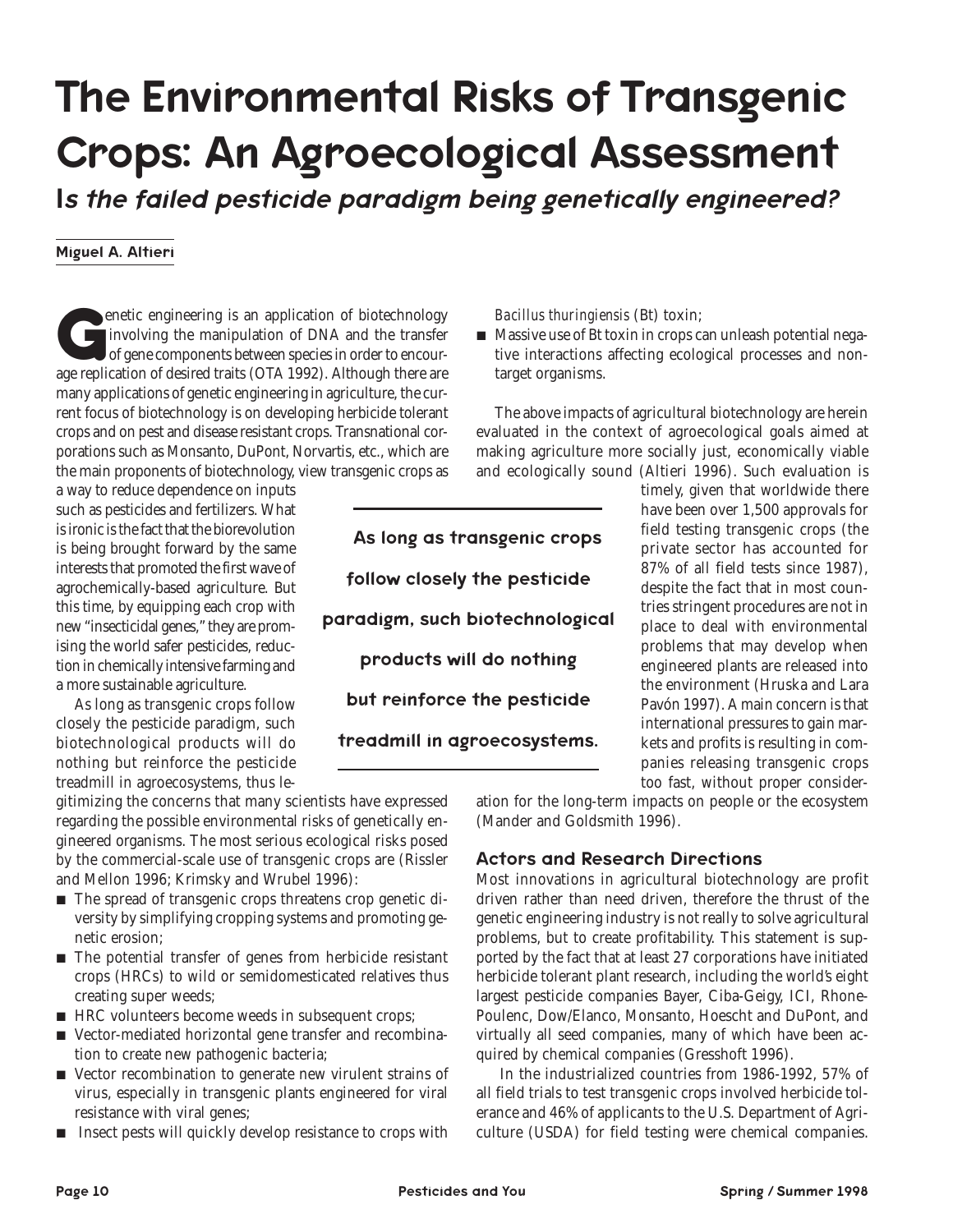Crops currently targeted for genetically engineered tolerance to one or more herbicides includes: alfalfa, canola, cotton, corn, oats, petunia, potato, rice, sorghum, soybean, sugarbeet, sugar cane, sunflower, tobacco, tomato, wheat and others. It is clear that by creating crops resistant to its herbicides a company can expand markets for its patented chemicals. The market for HRCs has been estimated at more than \$500 million by the year 2000 (Gresshoft 1996).

 Although some testing is being conducted by universities and advanced research organizations, the research agenda of such institutions is being increasingly influenced by the private sector in ways never seen in the past. Forty-six percent of biotechnology firms support biotechnology research at universities, while 33 of the 50 states have university-industry centers for the transfer of biotechnology. The challenge for such organizations will not only be to ensure that ecologically sound aspects of biotechnology are researched and developed (nitrogen-fixing, drought tolerance, etc.), but to carefully monitor and control the provision of applied nonproprietary knowledge to the private sector, so as to ensure that such knowledge will continue in the public domain for the benefit of all society.

# Biotechnology and Agrobiodiversity

Although biotechnology has the capacity to create a greater variety of commercial plants,

the trends set forth by transnational corporations create broad international markets for a single product, thus creating the conditions for genetic uniformity in rural landscapes. In addition, patent protection and intellectual property rights contained in GATT, inhibiting farmers from re-using, sharing and storing seeds, raises the prospect that few varieties will dominate the seed market.

Although a certain degree of crop uniformity may have certain economic advantages, it has two ecological drawbacks. First, history has shown that a huge area planted to a single cultivar is very vulnerable to a new, matching strain of pathogen or pest. And, second, the widespread use of a single cultivar leads to a loss of genetic diversity (Robinson 1996).

 Evidence from the Green Revolution leaves no doubt that the spread of modern varieties has been an important cause of genetic erosion, as massive government campaigns encouraged farmers to adopt these varieties and abandon many local varieties (Tripp 1996). The uniformity caused by increasing areas sown to a smaller number of varieties is a source of increased risk for farmers, as the varieties may be more vulnerable to disease and pest attack and most of them perform poorly in marginal environments (Robinson1996).

 All the above effects are now ubiquitous to modern varieties and it is expected that, given their monogenic nature and fast acreage expansion, transgenic crops will only exacerbate such effects.

# Environmental Problems of Herbicide Resistant Crops

According to proponents of HRCs, this technology represents an innovation that enables farmers to simplify their weed management requirements, by reducing herbicide use to postemergence situations using a single, broad-spectrum herbicide that breaks down relatively rapidly in the soil. Herbicide candidates with such characteristics include glyphosate, bromoxynil, sulfonylurea, imidazolinones among others. However, in actuality the use of herbicide-resistant crops is likely to increase herbicide use as well as production costs. It is also likely to cause serious environ-

mental problems.

#### Herbicide Resistance

It is well documented that when a single herbicide is used repeatedly on a crop, the chances of herbicide resistance developing in weed populations greatly increases (Holt et al. 1993). The sulfonylureas and the imidazolinones are particularly prone to the rapid evolution of resistant weeds and up to now fourteen weed species have become resistant to sulfonylurea herbi-

cides. Cocklebur, an aggressive weed of soybean and corn in the southeastern U.S., has exhibited resistance to imidazolinone herbicides (Goldburg 1992).

 The problem is that given industry pressures to increase herbicide sales, acreage treated with these broad-spectrum herbicides will expand, exacerbating the resistance problem. For example, it has been projected that the acreage treated with glyphosate will increase to nearly 150 million acres. Although glyphosate is considered less prone to weed resistance, the increased use of the herbicide will result in weed resistance, even if more slowly, as it has been already documented with populations of annual ryegrass, quackgrass, birdsfoot trefoil, and Cirsium arvense (Gill 1995).

#### Ecological Impacts of Herbicides

Companies affirm that bromoxynil and glyphosate, when properly applied, degrade rapidly into soil, do not accumulate in groundwater, have no effects on non-target organisms and leave no residues in food. There is, however, evidence that bromoxynil causes birth defects in laboratory animals, is toxic to fish and may cause cancer in humans. Because bromoxynil is absorbed dermally, and because it causes birth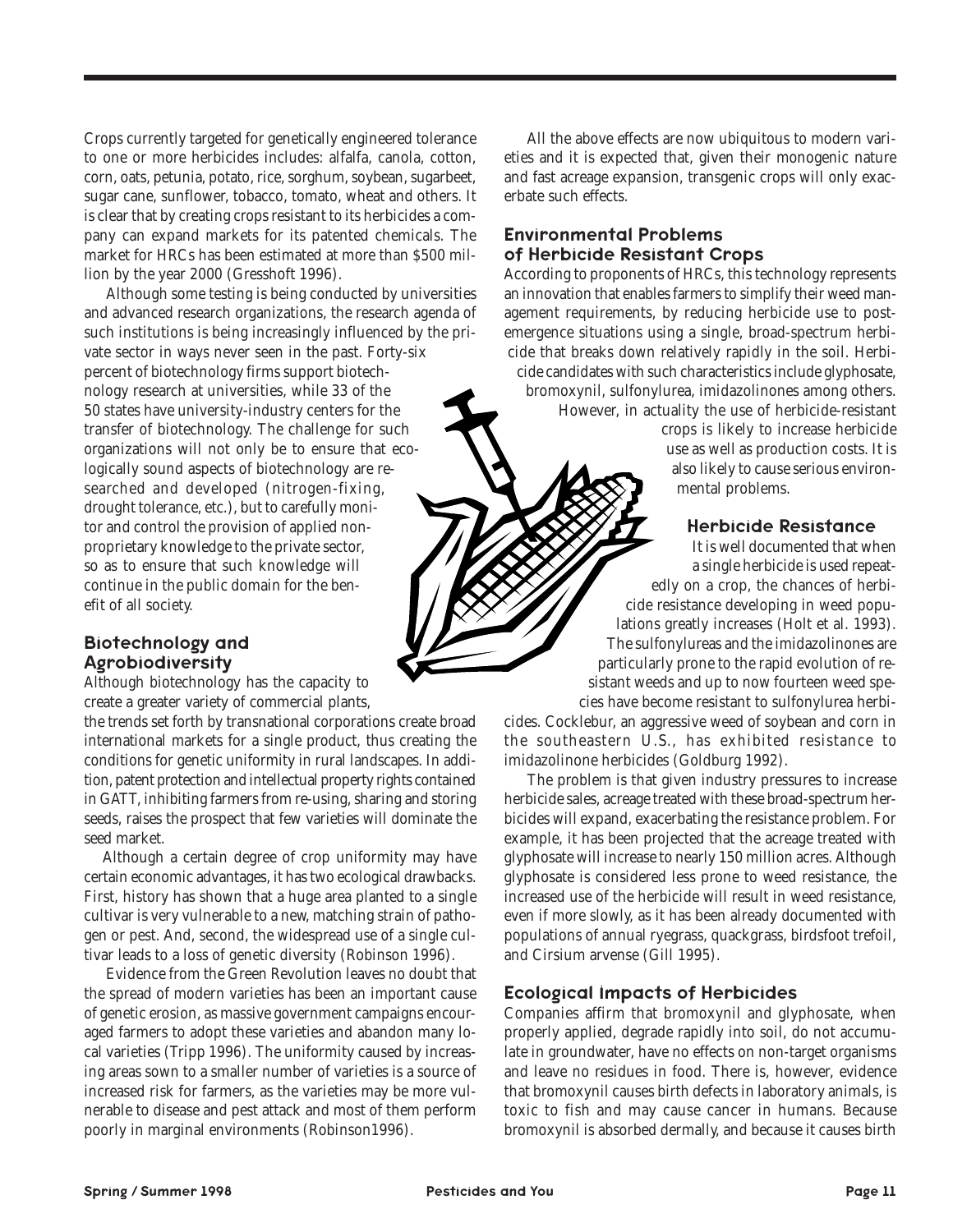defects in rodents, it is likely to pose hazards to farmers and farm workers. Similarly, glyphosate has been reported to be toxic to some non-target species in the soil —both to beneficial predators such as spiders, mites, carabid and coccinellid beetles and to detritivores such as earthworms, as well as to aquatic organisms, including fish (Pimentel et al. 1989). As this herbicide is known to accumulate in fruits and tubers suffering little metabolic degradation in plants, questions about food safety also arise.

# Creation of "Super Weeds"

Although there is some concern that transgenic crops themselves might become weeds, a major ecological risk is that large scale releases of transgenic crops may promote transfer of transgenes from crops to other plants, which may then

become weeds (Darmency 1994). The biological process of concern here is introgression, that is, hybridization among distinct plant species. Evidence indicates that such genetic exchanges among wild, weed and crop plants already occur. The incidence of shattercane (Sorghum bicolor), a weedy relative of sorghum and the gene flows between maize and teosinte demonstrates the potential for crop relatives to become serious weeds. This

is worrisome given that a number of U.S. crops are grown in close proximity to sexually compatible wild relatives. There are also crops that are grown near wild/weedy plants that are not close relatives but may have some degree of cross compatibility, such as the crosses of *Raphanus raphanistrum R. X Sativus* (radish) and Johnson grass X Sorghum corn (Radosevich et al. 1996).

#### Reduction of Agroecosystem Complexity

Total weed removal via the use of broad-spectrum herbicides may lead to undesirable ecological impacts, given that an acceptable level of weed diversity in and around crop fields has been documented to play important ecological roles such as enhancement of biological insect pest control, better soil cover reducing erosion, etc. (Altieri 1994).

 HRCs will most probably enhance continuous cropping by inhibiting the use of rotations and polycultures susceptible to the herbicides used with HRCs.

Such impoverished, low plant diversity agroecosystems provide optimal conditions for unhampered growth of weeds, insects and diseases because many ecological niches are not filled by other organisms. Moreover, HRCs, through increased herbicide effectiveness, could further reduce plant diversity, favoring shifts in weed community composition and abundance, favoring competitive species that adapt to these broadspectrum, post emergence treatments (Radosevich et al. 1996).

#### Environmental Risks of **I**nsect Resistant Crops

According to the industry, the promise of transgenic crops inserted with Bt genes is the replacement of synthetic insecticides now used to control insect pests. Since most crops have a diversity of insect pests, insecticides will still have to be applied to control pests other than Lepidoptera not susceptible to the endotoxin expressed by the crop (Gould 1994).

 On the other hand, several Lepidoptera species have been reported to develop resistance to Bt toxin in both field and laboratory tests, suggesting that major resistance problems are likely to develop in Bt crops which through the continu-

Total weed removal via the use of broad-spectrum herbicides may lead to undesirable ecological impacts. ous expression of the toxin create a strong selection pressure (Tabashnik 1994). Given that a diversity of different Bt-toxin genes have been isolated, biotechnologists argue that if resistance develops alternative forms of Bt toxin can be used (Kennedy and Whalon 1995). However, because insects are likely to develop multiple resistance or cross-resistance, such strategy is also doomed to fail (Alstad and Andow 1995).

Others, borrowing from past ex-

perience with pesticides, have proposed resistance management plans with transgenic crops, such as the use of seed mixtures and refuges (Tabashnik 1994). In addition to requiring the difficult goal of regional coordination between farmers, refuges have met with poor success for chemical pesticides, due to the fact that insect populations are not constrained within closed systems, and incoming insects are exposed to lower doses of the toxin as the pesticide degrades (Leibee and Capinera 1995).

# **I**mpacts on Non-Target Organisms

By keeping pest populations at extremely low levels, Bt crops can starve natural enemies as these beneficial insects need a small amount of prey to survive in the agroecosystem. Parasites would be most affected because they are more dependent on live hosts for development and survival, whereas some predators could theoretically thrive on dead or dying prey.

 Natural enemies could also be affected directly through inter-trophic level interactions. Evidence from studies conducted in Scotland suggest that aphids were capable of sequestering the toxin from Bt crops and transferring it to its coccinellid (lady beetle) predators, in turn affecting reproduction and longevity of the beneficial beetles (Birch et al. 1997). Sequestration of plant allelochemicals by herbivores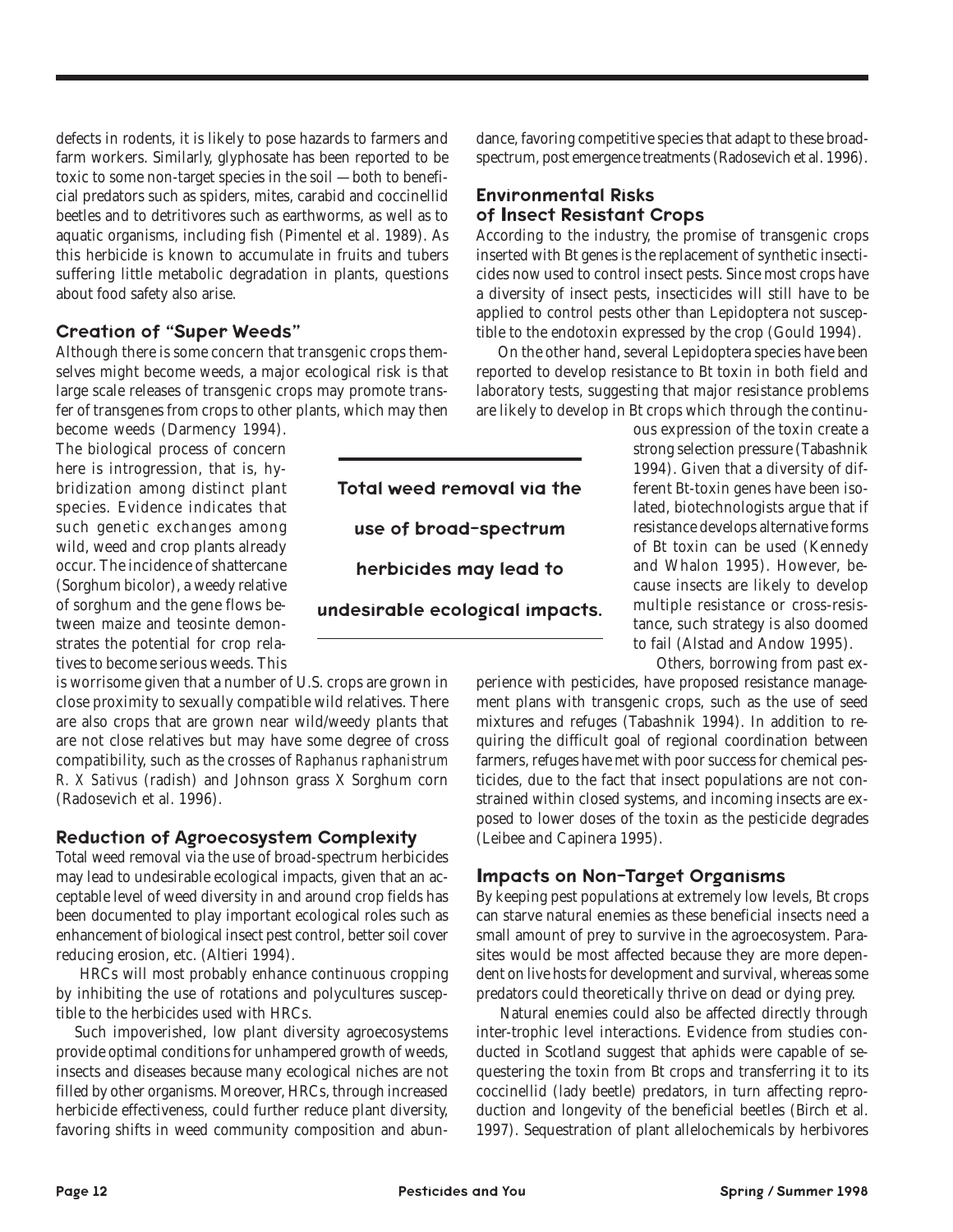which then affect parasitoid performance is not uncommon (Campbell and Duffey 1979). The potential of Bt toxins moving through food chains poses serious implications for natural biocontrol in agroecosystems.

 Bt toxins can be incorporated into the soil through leaf materials, where they may persist for 2-3 months, resisting degradation by binding to soy clay particles while maintaining toxin activity (Palm et al. 1996). Such Bt toxins that end up in the soil and water from transgenic leaf litter may have negative impacts on soil and aquatic invertebrates and nutrient cycling processes (James 1997), all aspects that deserve serious further inquiry.

#### Downstream Effects

A major environmental consequence resulting from the massive use of Bt toxin in cotton or other crops occupying a larger area of the agricultural landscape, is that neighboring farmers who grow crops other than cotton, but that share similar pest complexes, may end up with resistant insect populations colonizing their fields. As Lepidopteran pests that develop resistance to Bt cotton, move to adjacent fields where farmers use Bt as a microbial insecticide, may render farmers defenseless against such pests, as they lose their biological control tool (Gould 1994). Who will be accountable for such losses?

#### **I**mpacts of Disease Resistant Crops

Scientists have attempted to engineer plants for resistance to pathogenic infection by incorporating genes for viral products into the plant genome. Although the use of viral genes for resistance

in crops to virus has potential benefits, there are

some risks. Recombination between RNA virus and a viral RNA inside the transgenic crop could produce a new pathogen leading to more severe disease problems. Some researchers have shown that recombination occurs in transgenic plants and that under certain conditions it produces a new viral strain with altered host range (Steinbrecher 1996). The possibility that transgenic virus-resistant plants may broaden the host range of some viruses or allow the production of new virus strains through recombination and transcapsidation demands careful further experimental investigation (Paoletti and Pimentel 1996).

# The Performance of Field-Released Transgenic Crops

Until early 1997, thirteen genetically modified crops had been deregulated by the USDA which were already on the market or in the fields for the first time. Over 20% of the U.S. soybean acreage was planted with Roundup (gylphosate) tolerant soybean and about 400,000 acres of maximizer Bt corn were planted in 1996. Such acreage expanded considerably in 1997 (transgenic cotton: 3.5 million acres, transgenic corn: 8.1 million acres and soybean: 9.3 million acres) due to marketing and distribution agreements entered into by corporations and marketers (i.e. Ciba Seeds with Growmark and Mycogen Plant Sciences with Cargill).

 Given the speed with which products move from laboratory testing to field production, are transgenic crops living up to the expectations of the biotechnology industry? According to evidence presented by the Union of Concerned Scientists, there are already signals that the commercial-scale use of some transgenic crops pose serious ecological risks and do not deliver the promises of industry (Table 1).

The appearance of "behavioral resistance" by bollworms in cotton, that is the herbivore was capable of finding plant tissue areas with low Bt concentrations, raises questions not

> only about the adequacy of the resistance management plans being adopted, but also about the way biotechnologists underestimate the capacity of insects to overcome genetic resistance in unexpected manners (*The Gene Exchange* 1996)

 Similarly, poor harvests of herbicide resistant cotton due to phytotoxic effects of Roundup™ (glyphosate) in four to five thousand acres in the Mississippi Delta (*New York Times* 1997) points at the erratic performance of HRCs when subjected to varying agroclimatic conditions. Monsanto claims that this is a very small and localized incident that is being used by environmentalists to overshadow the

benefits that the technology brought on 800,000 acres. From an agroecological standpoint however, this incident is quite significant and merits further evaluation, since assuming that a homogenizing technology will perform well through a range of heterogeneous conditions is incorrect.

#### **Conclusions**

We know from the history of agriculture that plant diseases, insect pests and weeds become more severe with the development of monoculture, and that intensively managed and genetically manipulated crops soon lose genetic diversity (Altieri 1994, Robinson 1996). Given these facts, there is no reason to believe that resistance to transgenic crops will not evolve among insects, weeds and pathogens as has happened with pesticides. No matter what resistance management strategies will be used, pests will adapt and overcome the agronomic constraints (Green et al. 1990). Diseases and pests have always been amplified by changes toward homogeneous agriculture.

The fact that interspecific hybridization and introgression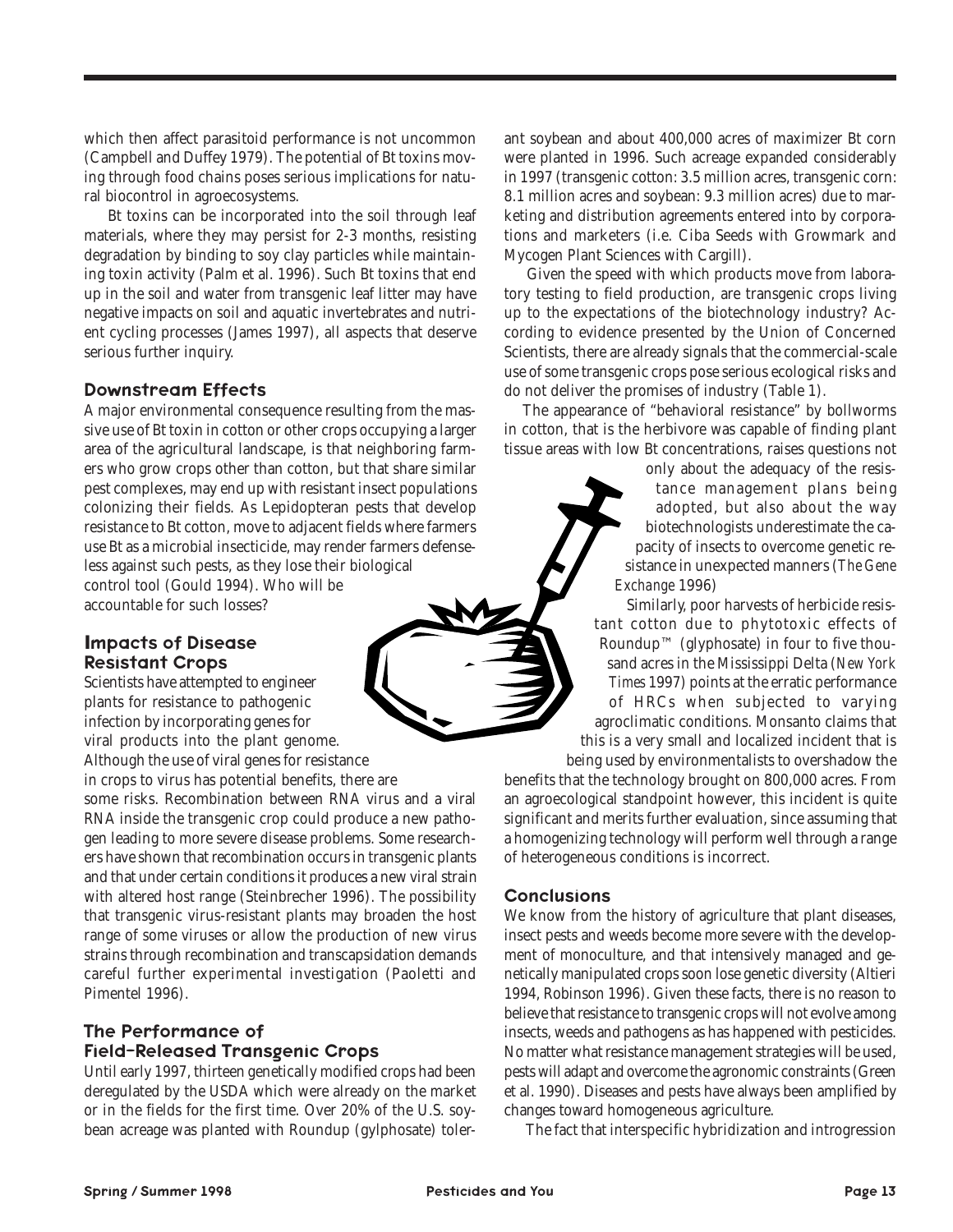are common to species such as sunflower, maize, sorghum, oilseed rape, rice, wheat and potatoes, provides a basis to expect gene flow between transgenic crops and wild relatives to create new herbicide resistant weeds. Despite the fact that some scientists argue that genetic engineering is not different than conventional breeding, critics of biotechnology claim that rDNA technology enables new (exotic) genes into transgenic plants. Such gene transfers are mediated by vectors that are derived from disease-causing viruses or plasmids, which can breakdown species barriers so that they can shuttle genes between a wide range of species, thus infecting many other organisms in the ecosystem.

 But the ecological effects are not limited to pest resistance and the creation of new weeds or virus strains. As argued herein, transgenic crops can produce environmental toxins that move through the food chain and also may end up in the soil and water affecting invertebrates and probably ecological processes such as nutrient cycling.

 Many people have argued for the creation of suitable regulation to mediate the testing and release of transgenic crops to offset environmental risks and demand a much better assessment and understanding of ecological issues associated

again by scientific research (Altieri 1994, NRC 1996). The problem is that research at public institutions increasingly reflects the interests of private funders at the expense of public good research such as biological control, organic production systems and general agroecological techniques (Busch et al. 1990). Civil society must demand a response to the question of whom the university and other public organizations are to serve and request for more research on alternatives to biotechnology. There is also an urgent need to challenge the patent system and intellectual property rights intrinsic to the GATT, which not only provide transnational corporations with the right to seize and patent genetic resources, but also accelerates the rate at which market forces already encourage monocultural cropping with genetically uniform transgenic varieties.

 Among the various recommendations for action that nongovernmental organizations, farmers organizations and citizen groups should bring forward to local, national and international fora include:

- End public funded research on transgenic crops that enhance agrochemical use and that pose environmental risks;
- HRCs and other transgenic crops should be regulated as pesticides;

with genetic engineering. This is crucial as many results emerging from the environmental performance of released transgenic crops suggest that in the development of "resistant crops," not only is there a need to test direct effects on the target insect or weed, but the indirect effects on the plant (i.e. growth, nutrient content, metabolic changes), soil and non-target organisms must also be evaluated.

 Others demand continued support for ecologically based agricultural research, as all the biological problems that biotechnology aims at, can be solved using agroecological approaches. The dramatic effects of rotations and intercropping on crop health and productivity, as well as of the use of biological control agents on pest regulation have been confirmed time and time

| <b>Transgenic Crops</b>                      |                                                                                                                                                                   |
|----------------------------------------------|-------------------------------------------------------------------------------------------------------------------------------------------------------------------|
| <b>CROP</b>                                  | <b>PERFORMANCE</b>                                                                                                                                                |
| Bt transgenic cotton.                        | Additional insecticide sprays needed due to Bt cotton failing to<br>control bollworms in 20,000 acres in eastern Texas. The Gene<br>Exchange, 1996; Kaiser, 1996. |
| Cotton inserted with<br>Roundup Readgô gene. | Bolls deformed and falling off in 4-5 thousand acres in Missis-<br>sippi Delta. Lappe and Bailey, 1997; Myerson, 1997.                                            |
| Bt corn.                                     | 27% yield reduction and lower Cu foliar levels in Beltsville<br>trial. Hornick, 1997.                                                                             |
| Herbicide resistant<br>oilseed rape.         | Pollen escaped and fertilized botanically related plants 2.5 km<br>away in Scotland. Scottish Crop Research Institute, 1996.                                      |
| Virus resistant squash.                      | Vertical resistance to two viruses and not to others transmit-<br>ted by aphids. Rissler, J. (Personal communication).                                            |
| Early FLAVR-SAVR<br>tomato varieties.        | Did not exhibit acceptable yields and disease resistance per-<br>formance. Biotech Reporter, 1996.                                                                |
| Roundup Ready<br>Canola.                     | Pulled off the market due to contamination with a gene that<br>does not have regulatory approval. Rance, 1997.                                                    |
| Bt potatoes.                                 | Aphids sequestered the Bt toxin apparently affecting coccinellid<br>predators in negative ways. Birch et al., 1997.                                               |
| Herbicide<br>tolerant crops.                 | Development of resistance by annual ryegrass to Roundup.<br>Gill, 1995.                                                                                           |

# Table 1. Field Performance of Some Recently Released Transgenic Crops